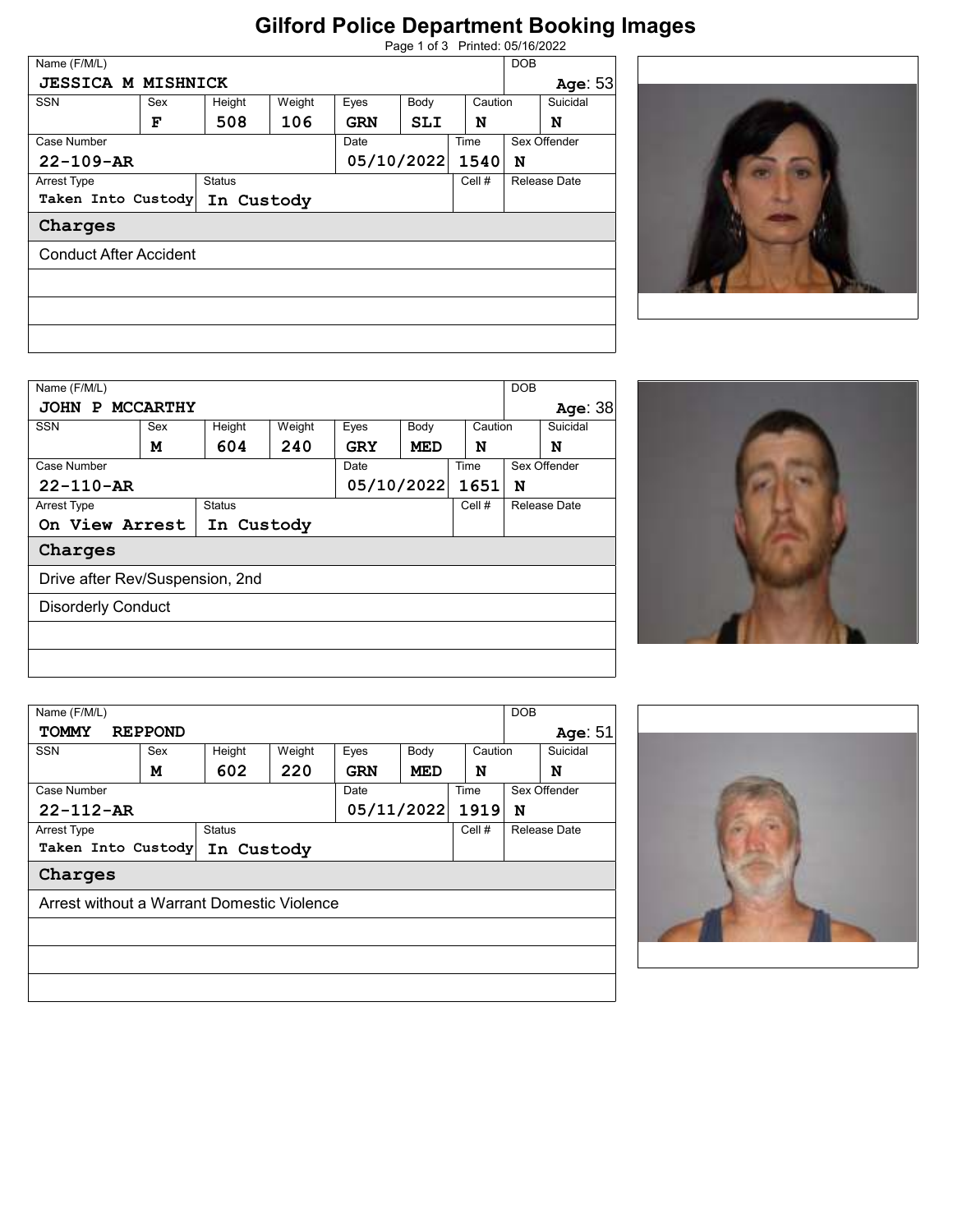## **Gilford Police Department Booking Images**

| Page 2 of 3 Printed: 05/16/2022 |
|---------------------------------|
|                                 |

| Name (F/M/L)                 |     |            |                        |            |                    |      |              |              |  |  |
|------------------------------|-----|------------|------------------------|------------|--------------------|------|--------------|--------------|--|--|
|                              |     |            |                        |            |                    |      | DOB          |              |  |  |
| <b>GREGORY N THURESON</b>    |     |            |                        |            |                    |      |              | Age: 42      |  |  |
| SSN                          | Sex | Height     | Weight<br>Eyes<br>Body |            | Caution            |      | Suicidal     |              |  |  |
|                              | м   | 510        | 270                    | <b>BLU</b> | <b>HEV</b>         | N    |              | N            |  |  |
| Case Number                  |     |            |                        | Date       |                    | Time |              | Sex Offender |  |  |
| $22 - 113 - AR$              |     |            |                        |            | 05/13/2022<br>1407 |      |              | N            |  |  |
| <b>Status</b><br>Arrest Type |     |            |                        | Cell #     |                    |      | Release Date |              |  |  |
| On View Arrest               |     | In Custody |                        |            |                    |      |              |              |  |  |
| Charges                      |     |            |                        |            |                    |      |              |              |  |  |
| Drive after Rev/Sus - subsqt |     |            |                        |            |                    |      |              |              |  |  |
|                              |     |            |                        |            |                    |      |              |              |  |  |
|                              |     |            |                        |            |                    |      |              |              |  |  |
|                              |     |            |                        |            |                    |      |              |              |  |  |



| Name (F/M/L)       |                                |               |            |            |            |              | <b>DOB</b>   |          |
|--------------------|--------------------------------|---------------|------------|------------|------------|--------------|--------------|----------|
|                    | CHRISTOPHER MICHAEL WAGENHOFER |               |            |            |            |              |              | Age: 19  |
| <b>SSN</b>         | Sex                            | Height        | Weight     | Eyes       | Body       | Caution      |              | Suicidal |
|                    | м                              | 511           | 155        | <b>BRO</b> | SLI        | N            |              | N        |
| Case Number        |                                |               | Date       |            | Time       |              | Sex Offender |          |
| $22 - 114 - AR$    |                                |               |            |            | 05/13/2022 | 1923         | N            |          |
| <b>Arrest Type</b> |                                | <b>Status</b> |            |            | Cell #     | Release Date |              |          |
|                    | On View Arrest                 |               | In Custody |            |            |              |              |          |
| Charges            |                                |               |            |            |            |              |              |          |
|                    | Drive after Rev/Sus            |               |            |            |            |              |              |          |
|                    |                                |               |            |            |            |              |              |          |
|                    |                                |               |            |            |            |              |              |          |
|                    |                                |               |            |            |            |              |              |          |



| Name (F/M/L)       |                                    |            |        |                         |              |      | <b>DOB</b> |              |
|--------------------|------------------------------------|------------|--------|-------------------------|--------------|------|------------|--------------|
|                    | <b>BAILEY G SWINTON</b>            |            |        |                         |              |      |            | Age: 25      |
| <b>SSN</b>         | Sex                                | Height     | Weight | Caution<br>Eyes<br>Body |              |      |            | Suicidal     |
|                    | м                                  | 511        | 168    | <b>BLU</b>              |              | N    |            | N            |
| Case Number        |                                    |            |        | Date                    |              | Time |            | Sex Offender |
| $22 - 116 - AR$    |                                    |            |        |                         | 05/14/2022   | 0953 | N          |              |
| <b>Arrest Type</b> | <b>Status</b><br>Cell #            |            |        |                         | Release Date |      |            |              |
|                    | Taken Into Custody                 | In Custody |        |                         |              |      |            |              |
| Charges            |                                    |            |        |                         |              |      |            |              |
|                    | Theft by Unauthd Taking \$0-\$1000 |            |        |                         |              |      |            |              |
|                    |                                    |            |        |                         |              |      |            |              |
|                    |                                    |            |        |                         |              |      |            |              |
|                    |                                    |            |        |                         |              |      |            |              |
|                    |                                    |            |        |                         |              |      |            |              |
|                    |                                    |            |        |                         |              |      |            |              |